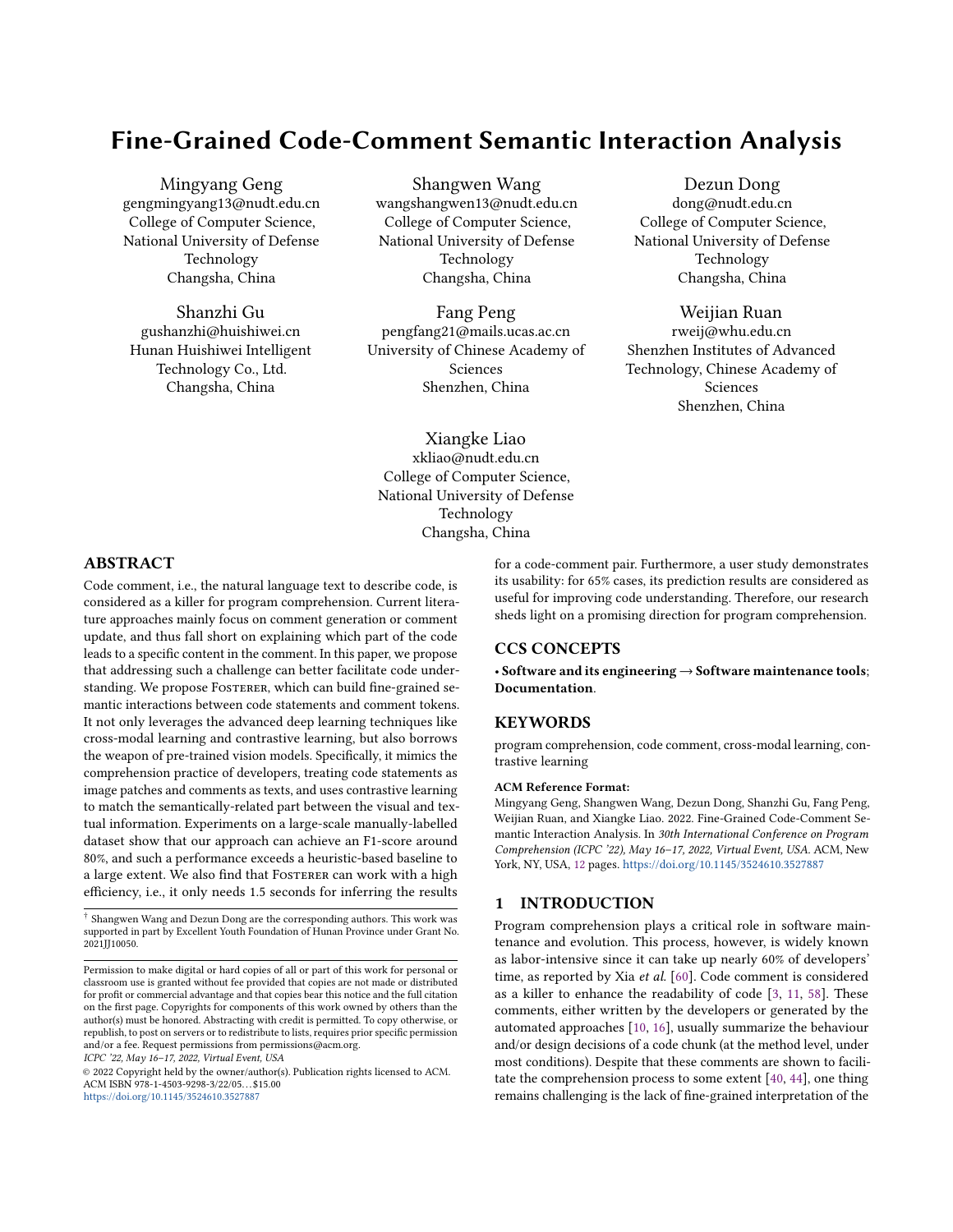<span id="page-1-0"></span>

Figure 1: A motivating example from spring-security project.

code-comment relations. Specifically, developers still do not know which part of code corresponds to the specific contents (i.e., tokens) in the comment with only the plain comment on hand. Suppose that a developer is trying to understand a method. She finds something important for her comprehension in the comment and tries to locate the related code. Typically, she needs to browse tens of or even hundreds of lines of code for such localization, which is rather time-consuming. From this perspective, the program comprehension would be further boosted if the developers can be informed about which part of the code is related to a specific token in the comment.

The code and its corresponding comment share semantic interactions. A concrete example is shown in Figure [1.](#page-1-0) This piece of code is from the spring-security open-source project, $1$  and the comment is written by its developers. From this example, we note that all the contents in the comment can semantically match with a part of the source code. For instance, the verb Return in the comment is related with the return statement in the code, since this statement reflects the main purpose of this method; the adjective the first is related with the if conditional statement, since the method will return a value the first time the condition in line 3 is satisfied; the attributive matching corresponds to the Application Programming Interface (API) called in line 3 (aka. matches); and so on. With these semantic interactions established, a number of program comprehension tasks can be improved, for example, comment update [\[21,](#page-10-6) [25\]](#page-10-7). Suppose that during the software evolution, line 3 is changed into if (chain.contains(request)) {, then, with the matching relations on hand, the developer would easily realize the suitable comment for the current code is "Returns the first filter chain containing the supplied URL" because the called API in line 3 is replaced and its name corresponds to the gerund in the comment as analyzed above. Code search [\[4,](#page-10-8) [28,](#page-10-9) [62\]](#page-11-3) is another instance where after searching for the target code snippet with a natural language description, the interaction between the code and the description can be utilized to better help developers comprehend the search results. Therefore, the basic idea of this study is the code-comment semantic interaction analysis is beneficial for program comprehension.

In this paper, we propose Fosterer, a Fine-grained cOde-comment Semantic inTERaction analyzER, which can automatically analyze which part of code has semantic relation with a specific token in the comment and hence provide fine-grained information for code understanding. Theoretically, if this task is to be performed manually, a potential scenario would be that developers check each

line of code in the method and match the line with specific tokens in the comment if they find semantic interactions between them. Our automated approach is designed to mimic this situation where we utilize a cross-modal deep neural network to learn the semantic interactions between each statement in the code and each token in the comment. Specifically, we treat each statement in the code as an image patch and use a vision Transformer to encode it, while we treat the comment as textual information and use a text Transformer for encoding. Transformer, the backbone of our approach, is a widely-used network architecture in recent years which is designed based on the self-attention mechanism [\[48\]](#page-11-4). The intuition of treating code as images is threefold: (1) by using the pre-trained model from large-scale image dataset like ImageNet [\[15\]](#page-10-10), the knowledge hidden in the model can be leveraged for coderelated tasks by fine-tuning while there lacks dataset of such large scale in source code; (2) the long-dependency problem is still a key bottleneck for sequential model and treating code like images has already achieved promising results on several code comprehension tasks [\[20,](#page-10-11) [24,](#page-10-12) [32\]](#page-10-13); and (3) it mimics human's practice on reading code: usually, humans understand code by reading each statement. If we rely on the token sequence of the code snippet or nodes from the corresponding AST to perform this task, we might build correlations between code tokens and comment tokens, which may be too fine-grained for developers. In contrast, by using code images, we can establish relations between code statements and comment tokens, which is a more user-friendly granularity. After embedding the code and comment respectively, we adopt contrastive learning [\[5\]](#page-10-14) to model their semantic interactions. With contrastive learning, each image patch can be matched with the textual token that is most similar to it in the high-dimensional vector space, and similarly, each textual token is matched with its closest image patch. Therefore, when applied after training, FOSTERER can bridge the interaction between a token in the comment and its related code statement(s), hence providing fine-grained comprehension information. Applying a pre-trained model on downstream tasks need tremendous training data since the pre-trained models usually have a large amount of parameters [\[51\]](#page-11-5). To address this challenge, we adopt data augmentation technique, which is commonly used to enrich the training dataset and make it as diverse as possible. Specifically, for code, we consider semantic-preserving transformation where semantically invariant code can be created with different implementation details. For comments, we use a back-translation strategy [\[61\]](#page-11-6) to create comments with identical semantics.

To evaluate our approach, the first step is to create a benchmark with ground-truth (i.e., the semantic interactions between code and comment should be already labelled). To this end, we manually labelled 5,018 code-comment pairs from 10 open-source projects for evaluation. To our best knowledge, we are the first to target code-comment semantic interaction analysis. We therefore design a heuristic-based baseline approach which relies on analyzing the impacts of different statements on a code summarization model. Our experiment results show that FOSTERER can significantly outperform the baseline. In concrete, Fosterer achieves an F1-score of nearly 80% and beats the heuristic-based baseline method by 6% on Precision metric, 5% on Recall metric and 5% on F1-score metric. We also investigate the efficiency of FosTERER and results show that once trained, it only takes 1.5 seconds for FOSTERER to

<sup>1</sup>[https://github.com/spring-projects/spring-security.](https://github.com/spring-projects/spring-security)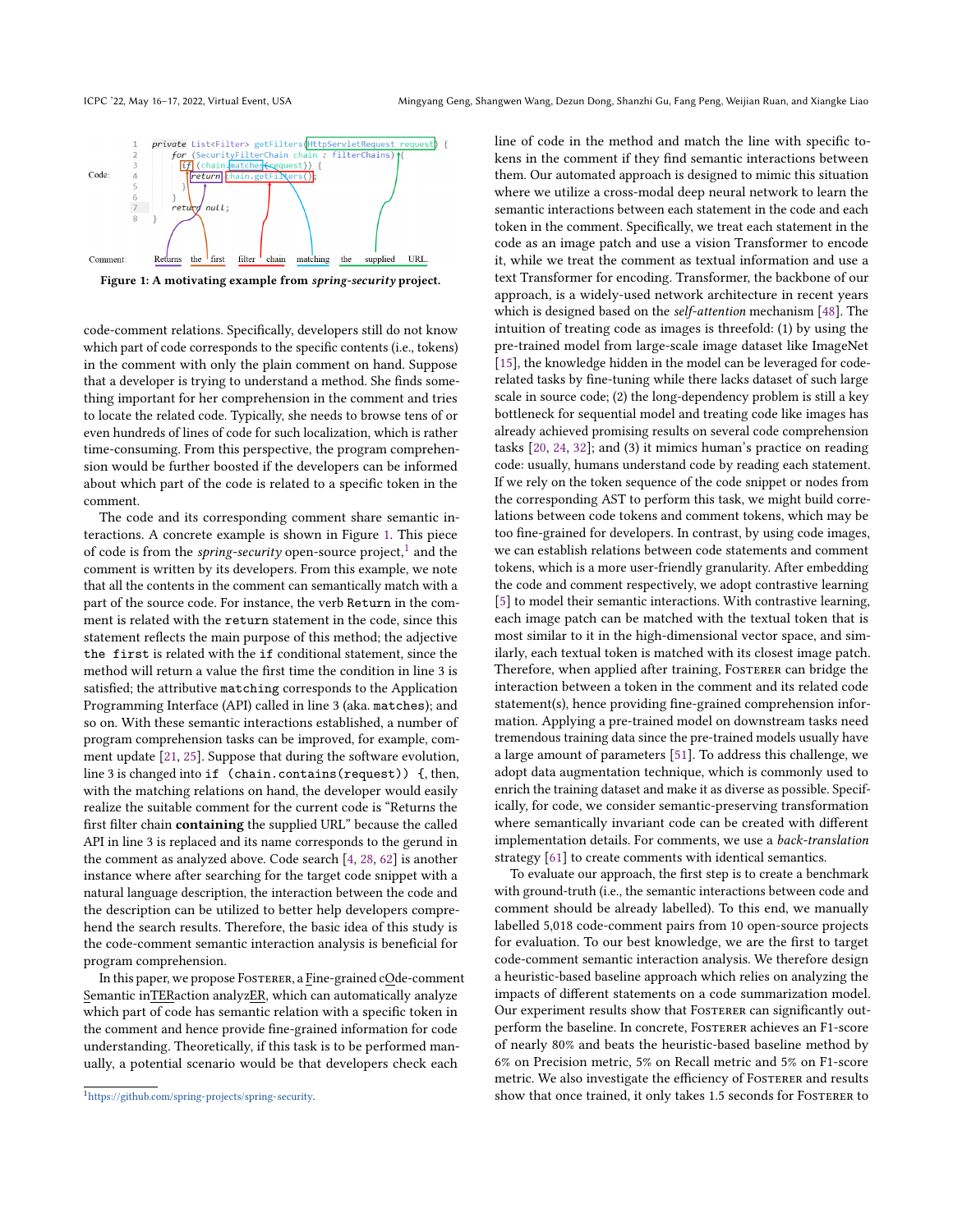build the semantic interactions for a code-comment pair, which is an affordable time consumption. Moreover, a user study shows that the code-comment semantic interaction built by FOSTERER can help participants better understand the code compared with the plain comment under most conditions (i.e., for 65% cases).

The main contributions of this paper are summarized as follows:

- We propose Fosterer, a code-comment semantic interaction analyzer built on top of cross-modal and contrastive learning techniques. FOSTERER can provide fine-grained interpretation of the relationship between the code and the comment. To our best knowledge, we are the first to explore this direction in the literature.
- We build a dataset with over 5k code-comment pairs whose semantic interaction relationships have already been manually annotated. It is the first large dataset for this task. Based on it, we perform experiments to show the effectiveness of our approach.
- We open source our replication package at [https://github.com/](https://github.com/gmy2013/FOSTERER) [gmy2013/FOSTERER,](https://github.com/gmy2013/FOSTERER) including the dataset, the source code of FOSTERER, and test results, for follow-up studies.

# 2 RELATED WORK

Our work is related to three research directions in the literature, including data augmentation, semantic representation learning, and multi-modality interaction mechanism.

# 2.1 Data Augmentation

Data augmentation aims to increase the data diversity and thus the generalization ability of the model by various transformation techniques. This approach is widely used in the computer vision domain [\[43,](#page-10-15) [57\]](#page-11-7). In recent years, researchers apply data augmentation to code data as well [\[34,](#page-10-16) [35,](#page-10-17) [38\]](#page-10-18). A series of studies are motivated by the fact that existing models are vulnerable to adversarial examples, and they design methods to expose the vulnerability of models and improve the robustness of models. In this work, we simply augments the data and feeds the augmented data into the model to improve our training process.

# 2.2 Semantic Representation Learning on Source Code

Deep learning techniques on program analysis have attracted much attention. Plenty of works [\[2,](#page-10-19) [9,](#page-10-20) [18,](#page-10-21) [22,](#page-10-22) [23,](#page-10-23) [39,](#page-10-24) [46,](#page-10-25) [47,](#page-10-26) [52](#page-11-8)[–54,](#page-11-9) [59\]](#page-11-10) have focused on code representation for facilitating diverse downstream software engineering tasks. These approaches mainly utilize textual or syntactic structures to model code. Bajracharya et al. [\[1\]](#page-10-27) proposed a code search engine Sourcerer which can extract finegrained structural information from source code. Lv et al. [\[29\]](#page-10-28) proposed CodeHow, a code search technique which measures APIs and the queries based on text similarity, and applies an extended boolean model to retrieve code. Raychev et al. [\[39\]](#page-10-24) adopted an RNN and n-gram model for code completion. To capture the structure information of code, Mou et al. [\[31\]](#page-10-29) proposed a novel tree-based convolutional neural network (TBCNN) to represent the ASTs of source code. Wei et al. [\[56\]](#page-11-11) proposed a framework (CDLH) incorporating an AST-based LSTM to exploit the lexical and syntactical information. More recently, Wan et al. [\[50\]](#page-11-12) proposed MMAN to combine multiple semantic information of code, including tokens, AST, and graph information of source code. TBCCD (Tree-based Convolutional Clones Detection) [\[65\]](#page-11-13) exploits tree-based convolution and position-aware character embedding technology to detect semantic clones, by capturing both the structural information of a code fragment from its AST and lexical information from code tokens. To fully capture the rich information in ASTs brought by the large size/depth, CAST [\[42\]](#page-10-30) hierarchically splits and reconstructs ASTs. In concrete, CAST splits the AST of source code into several subtrees, embeds each subtree, and aggregates the information of subtrees back to form the full AST representation. FA-AST [\[55\]](#page-11-14) builds a graph representation of programs called flow-augmented abstract syntax tree (FA-AST) by augmenting original ASTs with explicit control and data flow edges. IR2vec [\[49\]](#page-11-15) exploits a concise and scalable encoding infrastructure to represent programs as a distributed embedding in continuous space. The distributed embedding is obtained by combining representation learning methods with flow information to capture the syntax as well as the semantics of the input programs. In our work, we complement literature approaches of source code representation via using computer vision and contrastive learning techniques.

## 2.3 Multi-Modality Interaction Mechanism

The core of vision-language pre-training models lies in modeling the interaction between the two modalities. There are mainly two types of cross-modal interaction architectures: single-stream and dual-stream models. Single-stream models like Visual-Bert [\[19\]](#page-10-31) and ViLT [\[14\]](#page-10-32) directly concatenate the patch-wise or regional visual features and textual embeddings, and then feed the fused vectors to the Transformer-based encoder. Dual-stream models such as ViLBERT [\[27\]](#page-10-33) and CLIP [\[36\]](#page-10-34) have separate encoders for different modalities. Such techniques illustrate flexible use of different models for different modalities, and efficient inference for downstream tasks like image-text retrieval, through the ability of decoupling the encoders and pre-compute image/text features offline. In this paper, we propose to exploit a new multi-model interaction mechanism [\[63\]](#page-11-16) to capture the fine-grained representations between source code and comments.

# 3 METHODOLOGY

In this section, we introduce the architecture of FOSTERER. We focus on the following 4 parts in detail: encoders for visual renderings of source code and comments, the contrastive learning mechanism, the cross-modal late interaction part, and the prediction part.

#### 3.1 Encoding

FOSTERER is a dual-stream model with Transformer-based image and text encoders. For the visual modality, the image encoder is a Vision Transformer, which takes the concatenation of extra <CLS> and <EOS> token embedding and linearly projected image patches as input. Our rendering is implemented using the pillow Python image drawing and manipulation library with a white background. A variation of the Plain text visualization consists in rendering the code text while highlighting syntax with colors, similarly to what is done in compilers. This rendering approach is implemented by first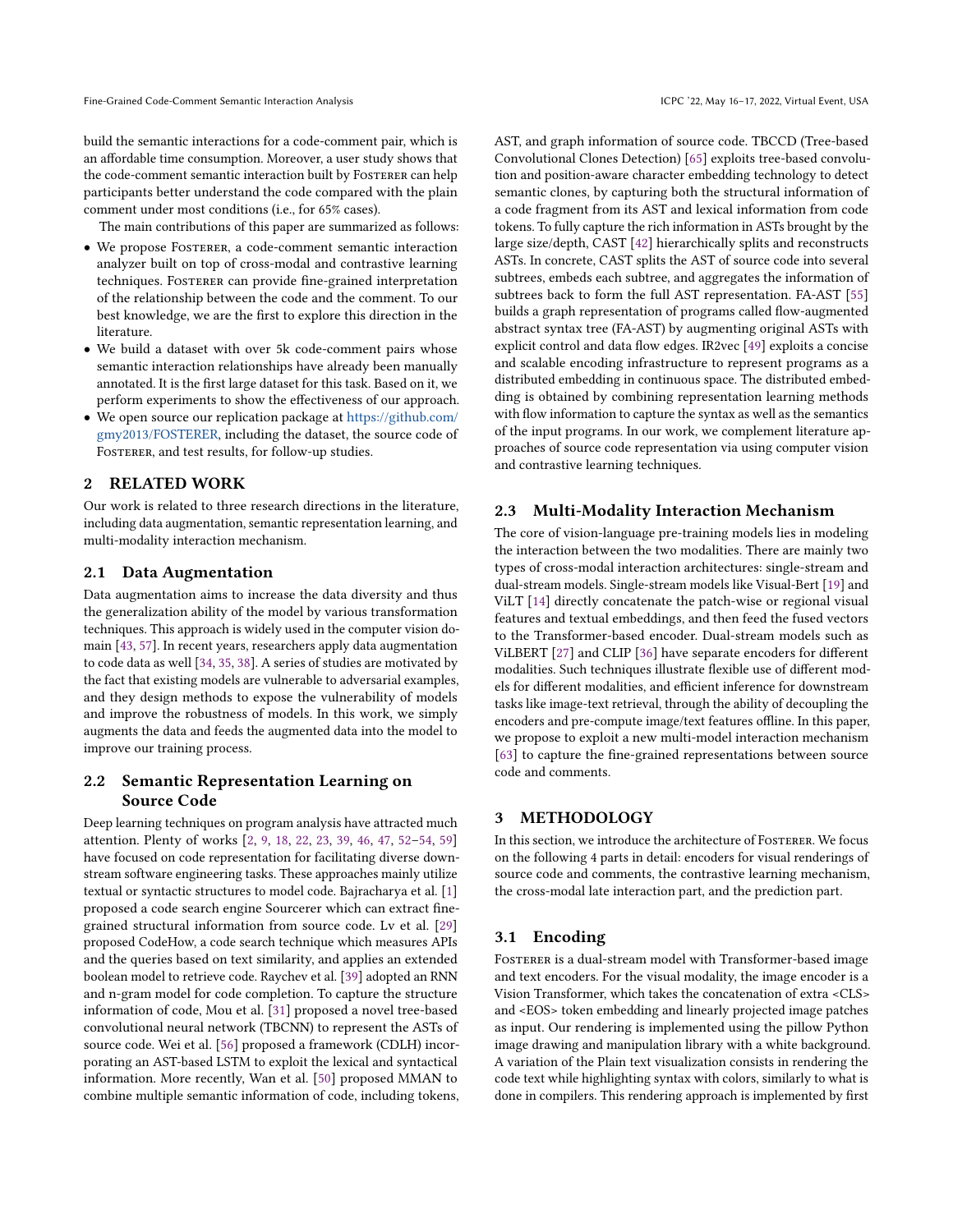ICPC '22, May 16–17, 2022, Virtual Event, USA Mingyang Geng, Shangwen Wang, Dezun Dong, Shanzhi Gu, Fang Peng, Weijian Ruan, and Xiangke Liao



Figure 2: The workflow of FOSTERER.

generating an html page to highlight the code using the google codeprettify javascript library.[2](#page-0-0) The web page is then saved as a PNG image using the imgkit,  $3$  which is a python wrapper for the Webkit web browser engine.<sup>[4](#page-0-0)</sup> The syntax highlighting visual representation will highlight code structures for human programmers, which can make the semantic understanding task easier. In future, we will also explore other visualization method for source code renderings, e.g., using abstract syntax trees or graph representations.

In order to guarantee that the patching of the visual rendering or code snippet is not interrupted, we design a series of pre-processing rules. First, since the lengths of different visual rendering of source code are different, the traditional patching method of images [\[7\]](#page-10-35) which divides the images into  $N \times N$  squares cannot be directly applied because the code will lose its initial semantics once being split. Therefore, we decide to set the size of each patch to  $24 \times 1000$ . The height of each patch is calculated as the height of the whole visual rendering divided by the number of code lines. Our pre-study experiment shows the value is 24. By doing so, we can ensure that one code statement will not be split into different patches. The width is set to 1000 to guarantee that the token information of each line will not be discarded after patching. Furthermore, to guarantee that the width 1000 is long enough to involve each token in the line, we reformulate the indents to avoid the situation where 1000 pixels cannot accommodate the snippet line. We add an <EOS> token embedding to indicate the ending of the visual rendering since the length of the visual rendering is not fixed. In our study, the image encoder is pre-trained on the ImageNet dataset to efficiently produce embeddings that can exploit the powerful knowledge from the computer vision field.

For the textual modality, following [\[36\]](#page-10-34), we use the lower-cased byte pair encoding (BPE) [\[41\]](#page-10-36) with a vocabulary size of 49,408 to tokenize the text. Each text sequence starts with [BOS] token and

ends with [EOS] token. After the word embedding layer, the token embeddings are fed into a modified decoder-only Transformer model as in [\[37\]](#page-10-37). On top of the visual rendering of source code and comment encoders, the representations of textual tokens and visual tokens are linearly projected to the multi-modal common space, and are separately L2-normalized. We do not model the cross-modal interaction via only the global features of the entire image and text sequence. Instead, we exploit a novel fine-grained contrastive learning objective equipped with cross-modal late interaction which takes into account the fine-grained interaction between image patches and textual tokens. Following the experiment setting in the previous study [\[63\]](#page-11-16), for the image encoder, we exploit the transformers with 12 layers, 768 widths and 12 heads. For the text encoder, we exploit the transformers with 12 layers, 512 widths and 8 heads. The embedding dimension is set to 256.

#### 3.2 Contrastive Learning

Contrastive learning has recently been found to learn better representations than the predictive counterpart in both visual and vision-language cross-modal pre-training [\[45\]](#page-10-38). Under a general formulation of cross-modal contrastive learning, we want to learn encoders  $f_\theta$  for image data  $I$  and  $g_\phi$  for text data  $\mathcal T$  such that, given an image  $x^I \in \mathcal{I}$  and a a text  $x^T \in \mathcal{T}$ , the encoded representations  $f_\theta\left(\textbf{x}^{I}\right)$  and  $g_\phi\left(\textbf{x}^{T}\right)$  are close if they are related and far apart if not, under a distance metric. In each training batch, we sample  $b$ image-text pairs  $\left\{x_k^I, x_k^T\right\}_{k=1}^b$  $\sum_{k=1}^{b}$ ,  $x_k^T$ . For image X in image-text pair,  $\left\{\mathbf{x}_k^I,\mathbf{x}_k^T\right\}$  is its positive, while the other texts will be used as in-batch negatives. The image-to-text contrastive loss  $L_k^I$  for  $x_k^I$  can then be formulated as

$$
\mathcal{L}_{k}^{I}\left(\mathbf{x}_{k}^{I},\left\{\mathbf{x}_{j}^{T}\right\}_{j=1}^{b}\right)=-\frac{1}{b}\log\frac{\exp\left(s_{k,k}^{I}\right)}{\sum_{j}\exp\left(s_{k,j}^{I}\right)},\tag{1}
$$

<sup>2</sup><https://github.com/googlearchive/code-prettify.>

<sup>3</sup><https://pypi.org/project/imgkit/.>

<sup>4</sup><https://webkit.org/.>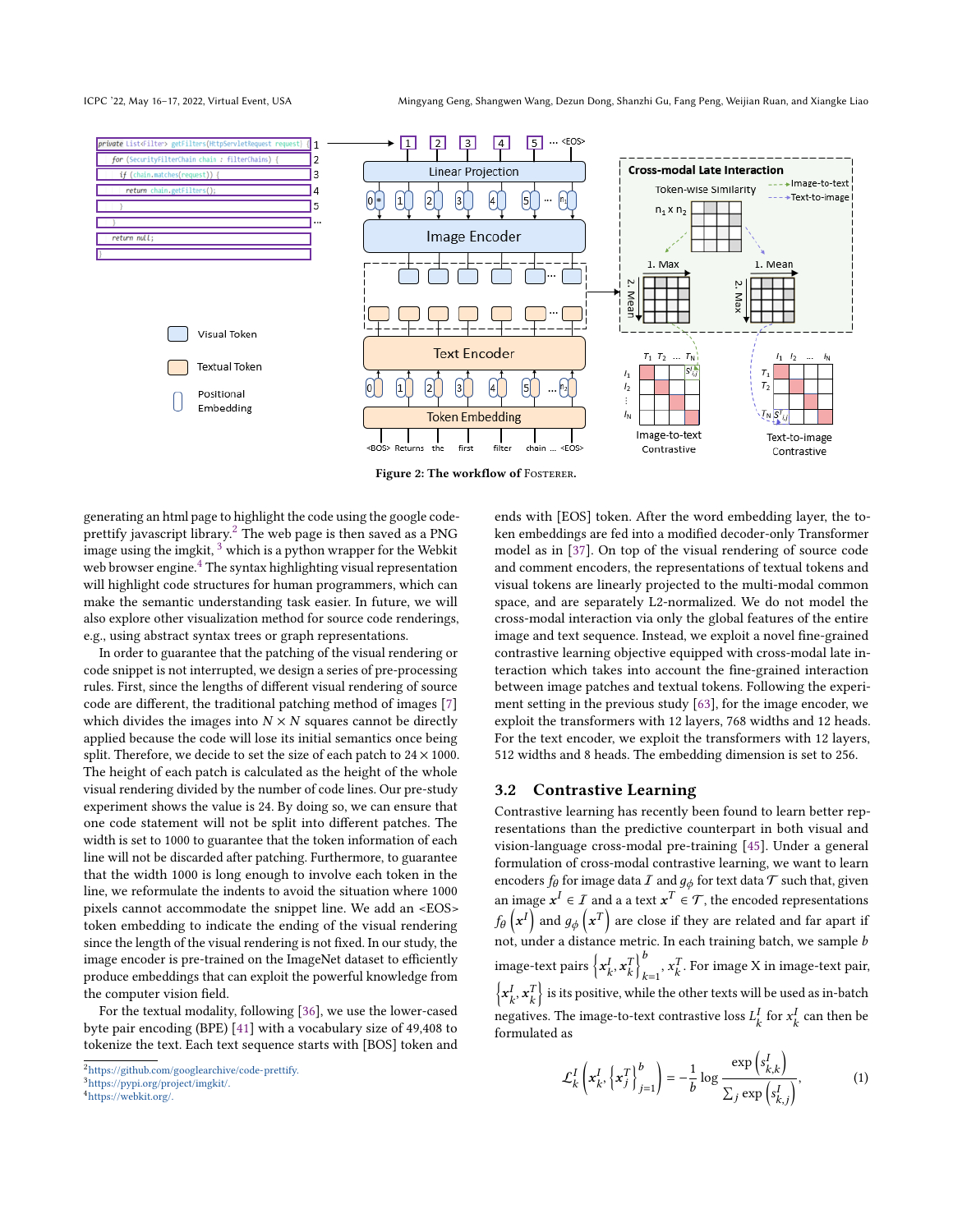where  $s^I(k, j)$  denotes the similarity of the k-th image to the j-th text. Similarly, the text-to-image contrastive loss for  $x_k^T$  is

$$
\mathcal{L}_k^T \left( \mathbf{x}_k^T, \left\{ \mathbf{x}_j^T \right\}_{j=1}^b \right) = -\frac{1}{b} \log \frac{\exp \left( s_{k,k}^T \right)}{\sum_j \exp \left( s_{j,k}^T \right)}.
$$
 (2)

The total loss of this mini-batch can be represented by

$$
\mathcal{L} = \frac{1}{2} \sum_{k=1}^{b} \left( \mathcal{L}_k^I + \mathcal{L}_k^T \right). \tag{3}
$$

#### 3.3 Cross-modal Late Interaction

For the contrastive loss, the cross-modal interaction is reflected in how we compute the similarities  $s_{i,j}^I$  and  $s_{i,j}^T$  for the i-th image and j-th text. Instead of simply encoding each image or text separately to a global feature, we apply a cross-modal late interaction inspired by [\[13\]](#page-10-39) to model the token-wise cross-modal interaction.

Specifically, denote  $n_1$  and  $n_2$  as the number of (non-padded) tokens of the i-th image and j-th text, respectively. The corresponding encoded features are  $f_\theta\left(x^I_i\right) \in \mathbb{R}^{n_1 \times d}$  and  $g_\phi\left(x^T_i\right) \in \mathbb{R}^{n_2 \times d}$ . For the k-th visual token, we compute its similarities with all textual tokens of  $x_j^T$ , and use the largest one

$$
\max_{0 \le r < n_2} \left[ f_\theta \left( \mathbf{x}_i^I \right) \right]_k^\top \left[ g_\phi \left( \mathbf{x}_j^T \right) \right]_r \tag{4}
$$

as its token-wise maximum similarity with  $x_i^T$ . We then use the average token-wise maximum similarity of all non-padded tokens in the image as the similarity of an image to a text (resp. a text to an image). The similarity of the i-th image to the j-th text can thus be formulated as:

$$
s_{i,j}^I\left(\mathbf{x}_i^I,\mathbf{x}_j^T\right) = \frac{1}{n_1} \sum_{k=1}^{n_1} \left[ f_\theta\left(\mathbf{x}_i^I\right) \right]_k^\top \left[ g_\phi\left(\mathbf{x}_j^T\right) \right]_{m_k^I},\tag{5}
$$

where  $m_k^I = \arg \max_{0 \le r < n_2} \left[ f_\theta \left( \mathbf{x}_i^I \right) \right]_k^\top$  $\overline{k}$  $\left[g_{\phi}\left(\mathbf{x}_i^T\right)\right]$ . Similarly, the similarity of the j-th text to the i-th image is

$$
s_{i,j}^T\left(\mathbf{x}_i^I,\mathbf{x}_j^T\right) = \frac{1}{n_2} \sum_{k=1}^{n_2} \left[ f_\theta\left(\mathbf{x}_i^I\right) \right]_{m_k^T}^\top \left[ g_\phi\left(\mathbf{x}_j^T\right) \right]_k, \tag{6}
$$

where  $m_k^T = \arg \max_{0 \le r < n_1} \left[ f_\theta \left( \mathbf{x}_i^T \right) \right]_+^T$  $\overline{r}$  $\left[g_{\phi}\left(x_{i}^{T}\right)\right]$  $\,k$ . Note that  $s_{i,j}^I\left(\pmb{x}_i^I, \pmb{x}_j^T\right)$  in Equation X does not necessarily equals  $s_{i,j}^T\left(\pmb{x}_i^I, \pmb{x}_j^T\right)$ in Equation (6).

Intuitively, the token-wise maximum similarity in Equation (4) means that for each image patch, we find its most similar textual token. Similarly, for each textual token, we also find its closest image patch. By applying this to the similarity calculation in (5) and (6) for contrastive loss (3), FOSTERER will learn fine-grained alignment between image patches and textual tokens.

#### 3.4 Prediction

Given a visual rendering of source code and the corresponding textual comment, we now introduce how to exploit Fosterer to discover the fine-grained interactions. First, the source code is visualized as an image by highlighting the syntax with colors on the basic of plain texts. Then, the visual rendering of source code is patched into  $N \times 24 \times 1000$  patches before fed to the visual encoder, where  $N$  represents the lines of the code snippet, 24 denotes the height pixels of each patching, and 1000 represents the width pixels of the patch, which also indicates the maximum length of each statement in the visual rendering. Similarly, the textual comment will be tokenized to a series of tokens using BPE before fed to the textual encoder.

After the patching and tokenization process, the image patches and the textual tokens will be fed to the trained vision encoder and the textual encoder respectively to get the embedding representation. The word-patch alignment is performed on the basis of the token-wise similarity between the embedding of image patches and textual tokens. In concrete, for the k-th textual token, the location index of image patch with the largest similarity with it ( $m_k^T$  in Equation (6)) is considered as its matching patch. Finally, we can acquire the matching patches for all textual tokens by calculating the location index of the image patch with the largest similarity.

#### 4 EXPERIMENTS

In this section, we introduce the research questions in this study, the dataset preparation, the details in the evaluation, as well as the experimental results.

### 4.1 Research Questions

To assess the effectiveness of our Fosterer, we propose to answer the following research questions:

- RQ1: How effective is FOSTERER in building semantic interactions between code and comment? In this RQ, we seek to assess the performance of Fosterer on code-comment semantic interaction analysis. Since FOSTERER is the first approach to target this problem, we compare Fosterer with a heuristic-based baseline proposed by ourselves.
- RQ2: How efficient is FOSTERER? The efficiency of FOSTERER is critical for its application in practice. If it needs a lot of time to infer its results, its usefulness would be drastically decreased since developers would like to obtain the results quickly when reading code. Therefore, except for the effectiveness, we assess the efficiency of Fosterer in this RQ.
- RQ3: To what extent can FOSTERER help developers better understand programs? In this RQ, we aim to investigate whether the prediction results from FOSTERER can better help developers comprehend code than the pure comments. The answers will reflect the potential of FOSTERER in practice.

#### 4.2 Dataset Preparation

In order to assess the effectiveness of Fosterer on the fine-grained code-comment semantic interaction analysis ability, we need a dataset which labels the relationship between source code and comment tokens. As far as we know, there is no available dataset for this task. Therefore, we need to manually label a test set of Java programming language for our evaluation.

We first collect code and the corresponding comment from 10 randomly-selected GitHub repositories from the test set of Java part in CodeSearchNet. We first filter comments shorter than three tokens to ensure the comments in our study are descriptive. Then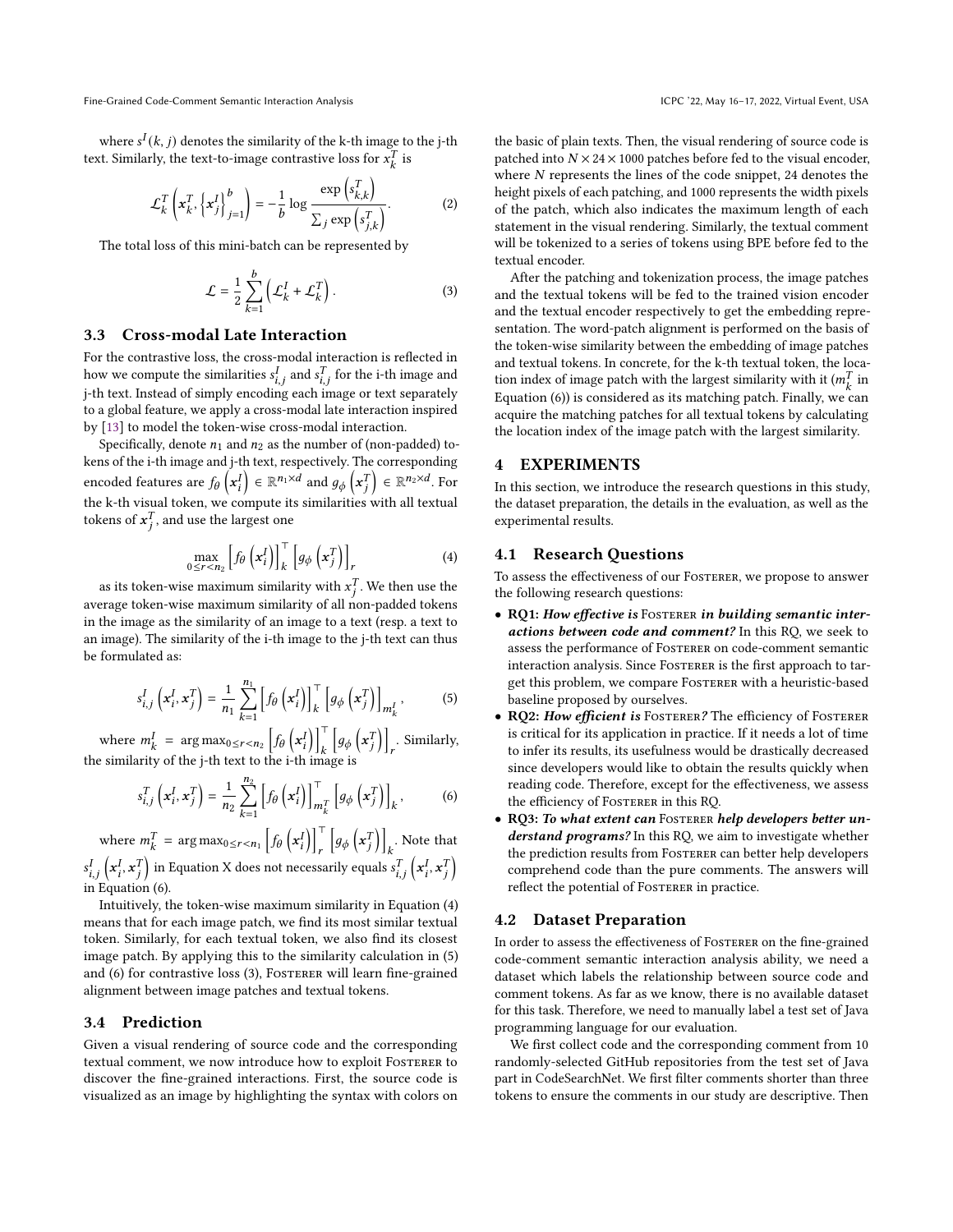<span id="page-5-1"></span>

| Table 1: The details of our test data. |                 |  |  |
|----------------------------------------|-----------------|--|--|
| Repository                             | Number of Pairs |  |  |
| Unidata/thredds                        | 1,656           |  |  |
| oblac/jodd                             | 1,042           |  |  |
| wildfly/wildfly                        | 432             |  |  |
| orientechnologies/orientdb             | 421             |  |  |
| rupertlssmith/lojix                    | 389             |  |  |
| streamsets/datacollector               | 344             |  |  |
| tiefaces/TieFaces                      | 288             |  |  |
| ngageoint/geopackage-android           | 256             |  |  |
| spring-projects/spring-security        | 138             |  |  |
| ReactiveX/RxJava                       | 52              |  |  |
|                                        | 5.018           |  |  |

<span id="page-5-0"></span>Comment: Returns the first filter chain matching the supplied URL



Figure 3: An example to illustrate how we label the fine-grained interactions between source code and comments.

we get in touch with our contact person in a top-tier international software company. This person helps us recruit five qualified participants, who are all software practitioners with more than five years of Java development experience. We ask each participant to label the fine-grained relationship between source code and comments in the following manner.

First, the visual renderings of source code are split into statements by line and comments are split into tokens by blanks. Then, each participant should label a 2-dimensional matrix, which indicates whether the token in the comment has semantic relations with the corresponding visual patches. The detailed example is shown in Figure [3](#page-5-0) where the fine-grained matching relationship between the code and comment is marked in different colors. As for the 2-dimensional labeled matrix, the value in the i-th row and j-th column indicates whether the i-th image patch of source code has semantic relevance with the j-th token of the comment. Each statement can be semantic relevant with multiple tokens at the same time and vice versa. Besides, the cross validation process is implemented to eliminate the personal knowledge bias. In concrete, when two participants do not reach agreement on a sample pair, the third participant will attend and the voting mechanism will be applied to give a final judgement. Finally, we get 5,018 labels of the fine-grained interactions between source code and comments. The manually labeling process lasts for three weeks. Details of our test dataset are shown in Table [1.](#page-5-1)

#### 4.3 Baseline Approach

Our approach is the first to address code-comment semantic interactions. Nonetheless, we design a simple heuristic-based baseline

<span id="page-5-2"></span>

| Table 2: Statistics of the dataset used for training FOSTERER. |  |  |  |
|----------------------------------------------------------------|--|--|--|
|----------------------------------------------------------------|--|--|--|

| <b>Programming Language</b> | <b>Bimodal Data Pairs</b> |  |
|-----------------------------|---------------------------|--|
| Go                          | 319,256                   |  |
| Java                        | 500,754                   |  |
| JavaScript                  | 143,252                   |  |
| <b>PHP</b>                  | 662,907                   |  |
| Python                      | 458,219                   |  |
| Ruby                        | 52,905                    |  |
| All                         | 2,137,293                 |  |

approach for comparison. This baseline is based on an off-the-shelf Neural Comment Generation (NCG) model [\[17\]](#page-10-40). Generally speaking, given a code snippet, the model itself can generate a natural language description for it. To apply this model on our task, we remove one sentence in the code each time and use the model to generate comment according to the new code. Then we observe which part of the comment is changed (if any) and the changed part is matched with the deleted code statement. It should be noted that this process is performed for each statement so one comment token may correspond to multiple code statements like our approach.

Note that the prerequisite for applying this baseline is that this code summarization model can generate oracle comments (i.e., those identical to the human-written ones). We carefully checked our dataset and ensured that this condition is satisfied for 3,608 instances in the test set. Consequently, our evaluation is performed on these 3,608 code-comment pairs.

# 4.4 Training Details

4.4.1 Training dataset. Since we use constractive learning, we do not need explicit code-comment semantic interaction information in the training set. Any bimodal (i.e., containing code-comment pairs) dataset can be used. We exploit a recent large dataset provided by Husain et al. [\[12\]](#page-10-41), which includes 2.1M bimodal datapoints across six programming languages (Python, Java, JavaScript, PHP, Ruby, and Go) from GitHub repositories. Data statistics are shown in Table [2.](#page-5-2)

The data comes from popular GitHub repositories and are filtered with a set of constraints and rules. Namely, (1) each project should be used by at least one other project, (2) each documentation is truncated to the first paragraph, (3) documentations shorter than three tokens are removed, (4) functions shorter than three tokens are removed, (4) functions shorter than three lines are removed, and (5) function names with substring "test" are removed.

4.4.2 Data augmentation. To obtain better generalization and dataefficiency of the model, we perform data augmentation on both visual rendering of code snippets and texts during the training phase to construct more code-comment pairs. To ensure the augmented data is semantically similar as the original one, we design nine data augmentation strategies for code snippets because the traditional data augmentation strategies (i.e., flipped or cropped) for images [\[43\]](#page-10-15) cannot be directly applied to source code renderings. The details are shown in Table [3.](#page-6-0) In concrete, the nine strategies are the semantic-preserving transformations which could be applied to the source code. The strategies will change the lexical or structural of the initial source code while preserving the initial semantics. For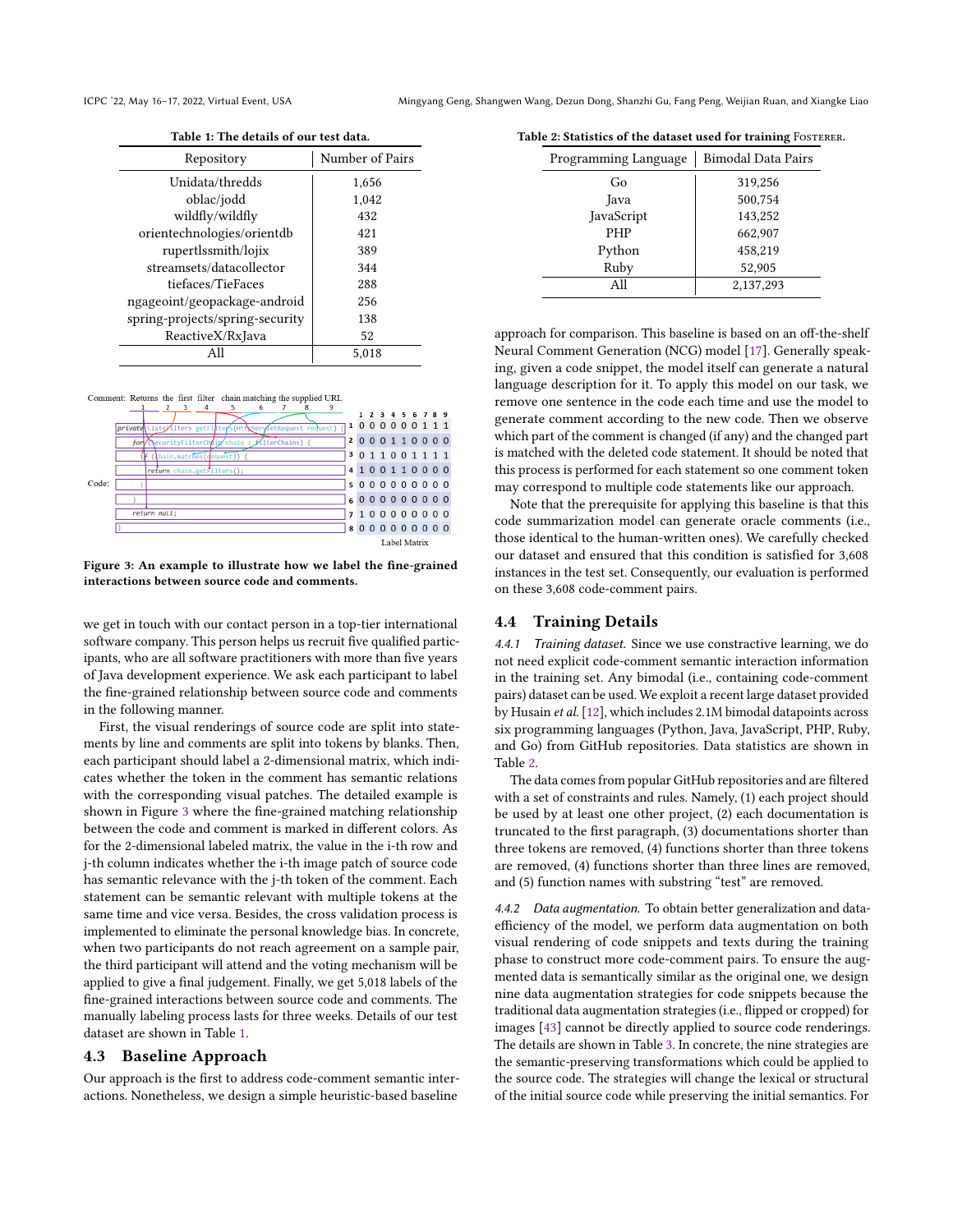<span id="page-6-0"></span>Table 3: The data augmentation techniques used for source code.

| Number         | Data augmentation technique                     |  |  |
|----------------|-------------------------------------------------|--|--|
| 1              | Changing the code format and adding blank lines |  |  |
| 2              | Renaming identifiers                            |  |  |
| 3              | Adjusting code statements order                 |  |  |
| $\overline{4}$ | Replacing constants                             |  |  |
| 5              | Changing data types                             |  |  |
| 6              | Substituting equivalent operators               |  |  |
| 7              | Adding redundant statements                     |  |  |
| 8              | Substituting equivalent control structures      |  |  |
|                | Substituting equivalent APIs                    |  |  |

example, as for the sixth data augmentation strategy, we can change the operator " $++$ " to " $+=1$ ". As for the eighth data augmentation strategy, we can change the "while" loop function to "for" loop function. As for the ninth data augmentation strategy, we can change the "cout" API to "printf" API. Note that these data augmentation techniques are widely used code transformation approaches. Due to the space limit, we cannot enumerate them here and readers are referred to [\[34,](#page-10-16) [51,](#page-11-5) [66\]](#page-11-17) for more details.

For text augmentation, inspired by the text augmentation strategies in natural language processing (NLP) area, we augment the texts by exploiting back-translation strategy [\[61\]](#page-11-6). In concrete, the English comments are first translated to another language (Chinese, in this study) and then translated back to English. Furthermore, we manually re-write 51,224 comments by replacing the keywords with the semantic-relevant ones to increase the diversity of the comments. For example, the comment "verify that any buffers acquired by the test have been released" will be re-written as "check/inspect that any buffers gained/obtained by the test have been delivered/set free". The synonym information is obtained through using the Word-Net database. $5$  When feeding a batch of code-comment pairs during the training process, the visual rendering of source code and the comment are randomly sampled from the semantic-relevant candidates. The data augmentation process can enrich the diversity of the samples and help FOSTERER strengthen the ability to capture the fine-grained interactions between the source code and comments.

4.4.3 Implementation details. To save memory and scale up the batch size, automatic mixed-precision [\[30\]](#page-10-42) and gradient checkpoint [\[8\]](#page-10-43) are used. Each patch of the input images is resized to 24× 1000 resolution during training and the maximum length of the image patches is limited to 30 with a <BOS> ending flag. The maximum length of the comment is set to 30 tokens according to the distribution of the training set. The training is mainly conducted on Nvidia V100 GPUs. We train Fosterer using the LAMB optimizer [\[64\]](#page-11-18) and cosine learning rate schedule [\[26\]](#page-10-44) with a linear warmup. Weight decay regularization is applied to all parameters except bias, layer normalization, token embedding, positional embedding and temperature in contrastive loss.

For the implementation of the contrastive loss, we also set the temperature in the softmax function to be a learnable parameter and initialize it as 0.07. For the training, we use the LAMB optimizer implemented by the cybertroniai's open-source repository.<sup>[6](#page-0-0)</sup> For

<sup>5</sup><https://wordnet.princeton.edu/.>

<sup>6</sup><https://github.com/cybertronai/pytorch-lamb>

| Hyperparameter      | Value              |
|---------------------|--------------------|
| Vocabulary Size     | 49408              |
| Initial temperature | 0.07               |
| LAMB $\beta_1$      | 0.9                |
| LAMB $\beta_2$      | 0.999              |
| LAMB $\epsilon$     | 0.0001             |
| Warm-up iters       | 3000               |
| Training epochs     | 30                 |
| Batch size          | $1024 \times 8$    |
| Base LR             | $6 \times 10^{-3}$ |
| Weight decay        | $3e-2$             |

<span id="page-6-1"></span>Table 4: Hyper-parameters for training FOSTERER.

the learning rate scheduler, we first assign a base learning rate and then linearly warm it up to the peak learning rate according to the effective total batch size by a square root strategy. We note that a large weight decay is crucial to stabilize training and improve generalization. Specifically, we found that the training stability is a challenging issue when applying mix-precision training to largescale models, i.e., the training is extremely unstable and the NaN loss easily happens. The base learning rate and weight decay are selected manually via observing the performance at the early training stage. Table [4](#page-6-1) summarizes the hyperparameters for FosTERER's training.

#### 4.5 Evaluation Metrics

To evaluate the effectiveness of FOSTERER, we use the widely adopted precision, recall, and F1-score metrics. Precision measures to what extent the <code statement, comment token> interaction pairs predicted by FOSTERER are real, and Recall measures to what extent the real <code statement, comment token> interaction pairs can be captured by Fosterer. The interaction pairs which are semantic relevant found by FOSTERER are denoted as  $\it Found_{Interaction}$ , while the interaction pairs which are actually semantic relevant in our test set are denoted as  $ActualInteraction$ . Then, the Precision, Recall and F1-score can be calculated as follows:

$$
Precision = \frac{Found_{Interaction} \cap Actual_{Interaction}}{Found_{Interaction}}
$$
 (7)

$$
Recall = \frac{Found_{Interaction} \cap Actual_{Interaction}}{Actual_{Interaction}}
$$
(8)

Since precision and recall are a pair of trade-off metrics, we also introduce F1-Score taking both metrics into account.

$$
F1 = \frac{2 * Precision * Recall}{Precision + Recall}
$$
(9)

#### 4.6 User Study

To answer RQ3, we invite 4 Ph.D students in our college majoring in software engineering to help us assess the usability of the prediction results of Fosterer on program comprehension. For each codecomment pair, we show them the semantic interaction results from FOSTERER and ask them if they think the result is useful for them to better understand the code snippet compared with the pure comment. The comprehension is reflected by the understanding of the intention of each variable and statement. They assess the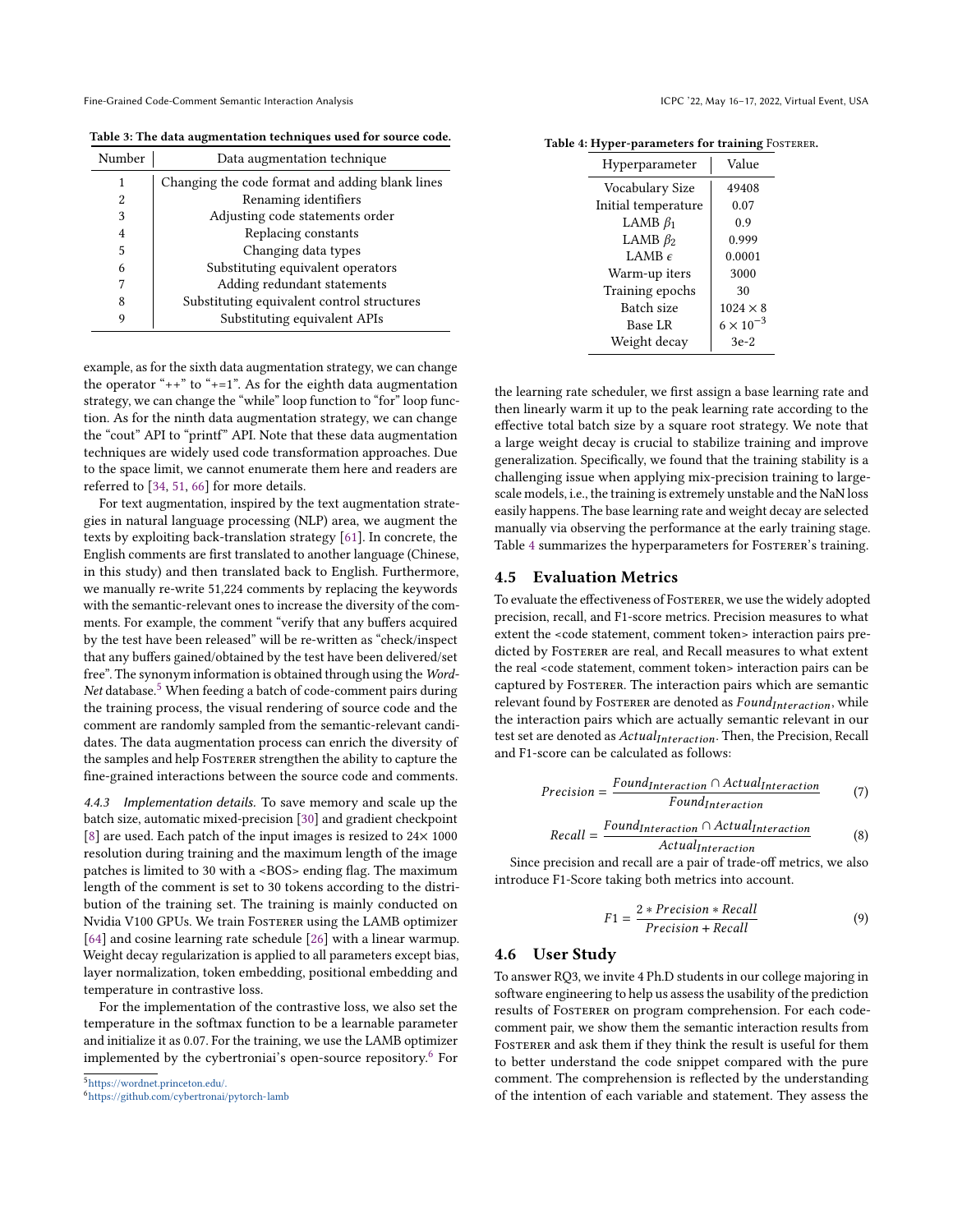usefulness of each case on a 5 point Likert scale (Very Unuseful, Unuseful, Neutral, Useful, and Very Useful). Apart from scoring, they are welcomed to provide the rationale for each case's score.

We randomly select 20 code-comment pairs from our test set. Each participant assesses the prediction results of FOSTERER for 10 of them. To alleviate the bias induced by subjectivity, each case is assessed by two participants, and if their scores are different, they discuss with each other to reach a final score.

#### 4.7 Experiment Results

In this section, we introduce our experiment results to answer the proposed research questions.

4.7.1 RQ1: Effectiveness of FOSTERER. We report the experiment results in Table [5.](#page-7-0) From the results, we note that FOSTERER achieves relatively high precision and recall. Specifically, the overall value of precision reaches 82%, which means the semantic interaction pairs reported by FOSTERER are of high probability to be correct; and the recall reaches 77%, indicating that most of the real semantic interaction pairs are identified by FOSTERER. The reason that the recall value is relatively lower than the precision value is that FOSTERER usually misses the one-to-many situation where one token may match several code statements at the same time.

Moreover, the F1-scores of Fosterer consistently exceed those of the baseline approach on all the projects except for the lojix project where both approaches achieve an F1-score of 75%. Totally, the precision, recall, and F1-score of Fosterer outperform those of the baseline by 6%, 5%, and 5% respectively. We also perform an ablation study and results show that the F1-score of the approach decreases 2.4% without the data augmentation technique. This means that such a technique, which is used to increase the generalization of the model, contributes slightly to the final effectiveness.

The F1-score of FOSTERER nearly reaches 80%, exceeding that of the baseline which is 74% to a large extent.

4.7.2 RQ2: EFFICIENCY OF FOSTERER. FOSTERER exploits the finegrained matching interactions between image patches and textual comments by updating only contrastive loss, while simultaneously acquiring the ability to pre-compute source code and comment representations offline at inference, keeping both the training and inference efficient. In order to optimize the time for inference, we implement a series of operations to save the communication and computation time. First, we reduce the embedding size from 512 to 256 to decrease the number of parameters of Fosterer. Second, we reduce the precision of the last-layer features of the image encoder and the text encoder from fp32 to fp16 before node communication and perform the multiplication in Equation (5) and Equation (6) under the reduced precision. Finally, in the similarity calculation process, for a token in comments, we select 50% image patches with the highest token-wise maximum similarity score in Equation (4) among all patches.

The results of the time consumption of FOSTERER under diverse configurations are shown in Table [6.](#page-7-1) We can see that all the three strategies can optimize the efficiency of FOSTERER to a large degree. For instance, if we only reduce the embedding dimension from 512 to 256, the inference time for each item (i.e., the code-comment

<span id="page-7-0"></span>

| Table 5: The effectiveness of semantic interaction analysis of Fos- |  |
|---------------------------------------------------------------------|--|
| TERER compared with that of the baseline.                           |  |

| Project                         | Tool            | Precision | Recall | F <sub>1</sub> -score |
|---------------------------------|-----------------|-----------|--------|-----------------------|
| Unidata/thredds                 | Baseline        | 74%       | 72%    | 73%                   |
|                                 | FOSTERER        | 81%       | 77%    | 79%                   |
| oblac/jodd                      | Baseline        | 73%       | 71%    | 72%                   |
|                                 | <b>FOSTERER</b> | 80%       | 76%    | 78%                   |
| wildfly/wildfly                 | Baseline        | 78%       | 74%    | 76%                   |
|                                 | FOSTERER        | 82%       | 78%    | 80%                   |
| orientechnologies/orientdb      | Baseline        | 76%       | 72%    | 74%                   |
|                                 | FOSTERER        | 81%       | 73%    | 77%                   |
|                                 | Baseline        | 77%       | 73%    | 75%                   |
| rupertlssmith/lojix             | FOSTERER        | 77%       | 74%    | 75%                   |
| streamsets/datacollector        | Baseline        | 73%       | 71%    | 72%                   |
|                                 | FOSTERER        | 83%       | 74%    | 77%                   |
| tiefaces/TieFaces               | Baseline        | 79%       | 75%    | 77%                   |
|                                 | FOSTERER        | 83%       | 79%    | 78%                   |
| ngageoint/geopackage-android    | Baseline        | 74%       | 68%    | 71%                   |
|                                 | FOSTERER        | 85%       | 79%    | 82%                   |
| spring-projects/spring-security | Baseline        | 75%       | 73%    | 74%                   |
|                                 | <b>FOSTERER</b> | 84%       | 78%    | 81%                   |
|                                 | Baseline        | 79%       | 73%    | 76%                   |
| ReactiveX/RxJava                | FOSTERER        | 82%       | 78%    | 80%                   |
| Total                           | Baseline        | 76%       | 72%    | 74%                   |
|                                 | FOSTERER        | 82%       | 77%    | 79%                   |

<span id="page-7-1"></span>Table 6: Efficiency study of FOSTERER. We report the training time and inference time respectively. The training process is exploited on 8 V100 GPUs, with a batch size of 512 per GPU.

| Embed<br>dim | Embed<br>precision | Token<br>$($ %) | Training time<br>(sec/item) | Inference time<br>(sec/item) |
|--------------|--------------------|-----------------|-----------------------------|------------------------------|
| 512          | fp32               | 100%            | 2.85                        | 2.81                         |
| 512          | fp16               | 100%            | 2.67                        | 2.62                         |
| 256          | f <sub>p16</sub>   | 100%            | 2.32                        | 2.29                         |
| 256          | fp16               | 50%             | 1.61                        | 1.57                         |

<span id="page-7-2"></span>

pair) will be dropped from 2.81 to 2.62, a decrease of around 7%. When all the three strategies are applied together, the training time and inference time are optimized to 1.61 and 1.57 second per codecomment pair, respectively. Once trained, our model can be applied for multiple times, thus it will take a little time (i.e., around 1.5 seconds) for developers to obtain the prediction results in practice, which is an affordable time consumption.

With a number of lightweight strategies, the time consumption of FOSTERER to make prediction for a code-comment pair is about 1.5 seconds, which is quite efficient for applying in practice.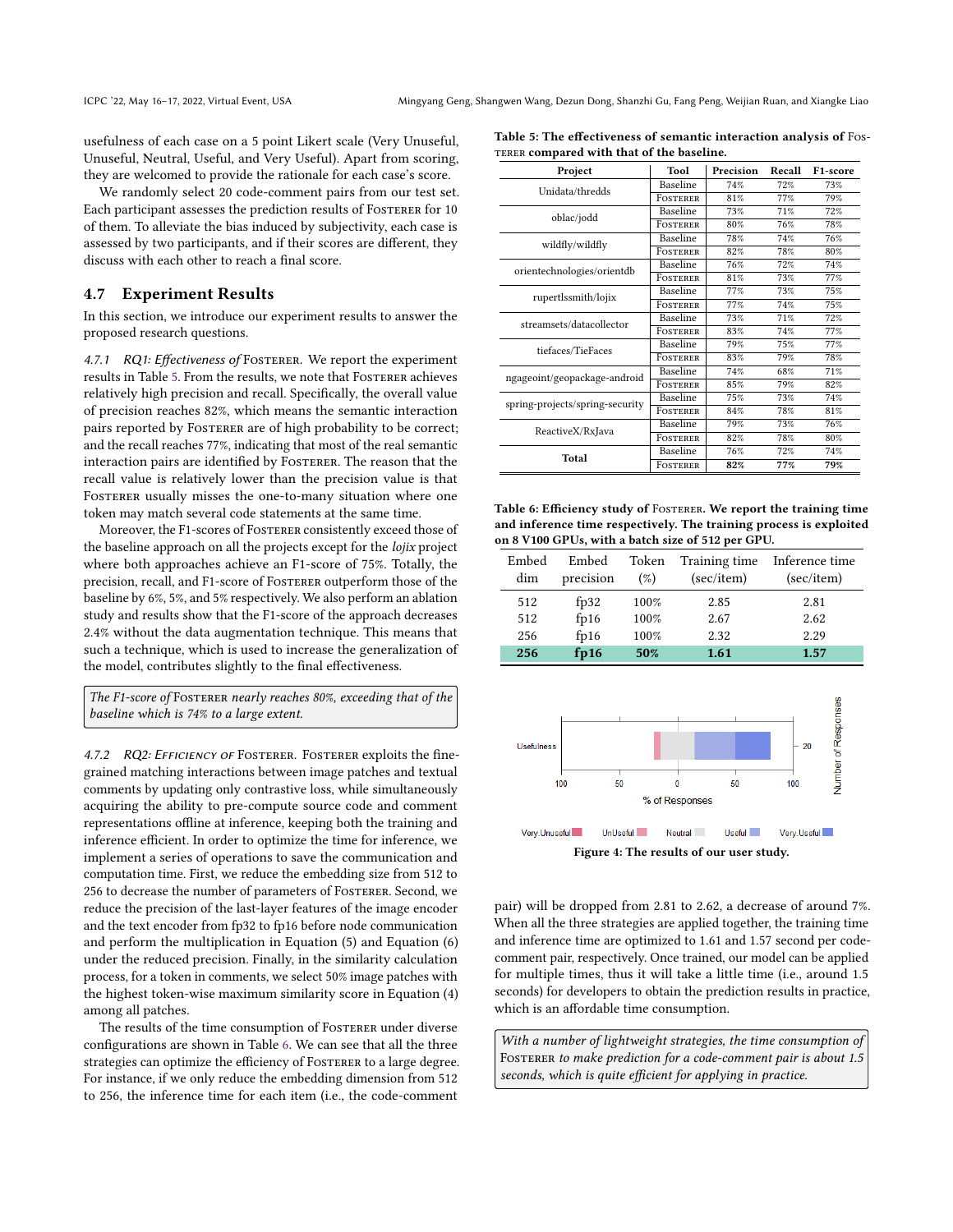<span id="page-8-0"></span>[BOS] Block until the latch is counted down and return the error received or when the wait is interrupted or times out, null otherwise. [EOS]

8 9 10 11 12 13 14 15 16 17 18 19 20 21 22  $\Omega$ 1  $2 \t3 \t4 \t5$ 6  $7^{\circ}$ - 23 24 *public* Throw ) { Long г if (getCount()  $l = 0$ ) { Predicted:  $\overline{2}$  $\overline{5}$ 6 True:  $2 \t3 \t4 \t5$ 6 7  $try$  [ Predicted: 8 BlockingHelper.verifyNonBlocking(); Predicted: 1 True: 1 if (lawait(timeout, unit)) { Predicted: 3  $\overline{4}$ 15 -16 18  $20$ 21 True: 19 20 21 dispose(); Predicted:  $19$ throw Excepti  $(i(t))$ ; Predicted: 11 True: 10 11 12 catch (InterruptedException ex) { Predicted: 13 14 17 23 True: 13 14 15 16 17 18 dispose(); Predicted: 12 throw ExceptionHelp  $\sqrt{(\text{ex})}$ Predicted: 22 True: 10 11 12 л J. г return error; Predicted: 9 10 11 True: 8 9 10 11 12 22 F.

<span id="page-8-1"></span>Figure 5: Visualizations on a sample selected from GitHub repository RxJava. The first line represents the comment. For each token in comments, the matched patch label predicted by Fosterer is shown in red. The true label is shown in black. The visualization rendering of code snippets after patching by line is shown below.

[BOS] Tries to add the given subscriber to the subscribers array automically or returns false if the subject has terminated. [EOS] 12 13 14 15 16 17 18  $\Omega$  $1 \t2 \t3 \t4 \t5$ 6 7 8  $\overline{9}$ 10 11 19  $20$ boolean add(PublishDisposable<T> ps) { Predicted: 3 16 True: 4 5 6 for  $($ ;;) { PublishDisposable<T> $\int$  a = subscribers.get(); Predicted: 5 6 if TERMINATED) { Predicted: 12 15 17 18 19 True: 12 15 16 17 18 19  $\epsilon$  $=$ return false; Predicted: 13 14 True: 13 14  $int_n = a.length$ : 'unchecked") True: 1 2 @SuppressWarnings  $\frac{1}{2}$ PublishDisposable<l> $\frac{1}{2}$  b = new PublishDisposable[n + 1]; True: 8 9 10 i.arraycopy(a, 0, b, 0, n);  $\frac{1}{2}$  = ps; Predicted: 2 4 5 6 7 8 9 10 11 True: 3 4 5 6 7 8 9 10 11  $if$  (subscribers.compareAndSet(a, b)) { Predicted: 1 return true; D.

Figure 6: Another sample from GitHub repository RxJava. The information is illustrated in the same way as Fig. [5.](#page-8-0)

4.7.3 RQ3: User study. Results of our user study are shown in Fig. [4.](#page-7-2) For 6 out of the 20 code-comment pairs, the prediction results of FOSTERER are considered as Very Useful to help programmers understand the code, and the number of Useful is 7. Such results also demonstrate the rationale of the basic point of our study that building accurate code-comment semantic interactions can boost program comprehension. Our participants only find one code-comment instance where the semantic interaction information from Fosterer hinders the comprehension process. In such a case, one noun in the comment should be matched with a parameter in the method signature, while FOSTERER fails to establish such a relationship. In the contrary, it matches this token with a statement in the method body. Such a result may cast side effect since it misses

a number of critical information such as what type is the parameter and how it is operated from the beginning. Thus, our participants consider the prediction results as Unuseful.

In our user study, the prediction results of FOSTERER are considered as useful or very useful for 65% (13/20) cases.

# 5 DISCUSSION

# 5.1 Qualitative Analysis

In RQ1, we have analyzed the effectiveness of FOSTERER quantitatively. In this section, we provide qualitative case study to investigate what is captured by FOSTERER and what is missed. We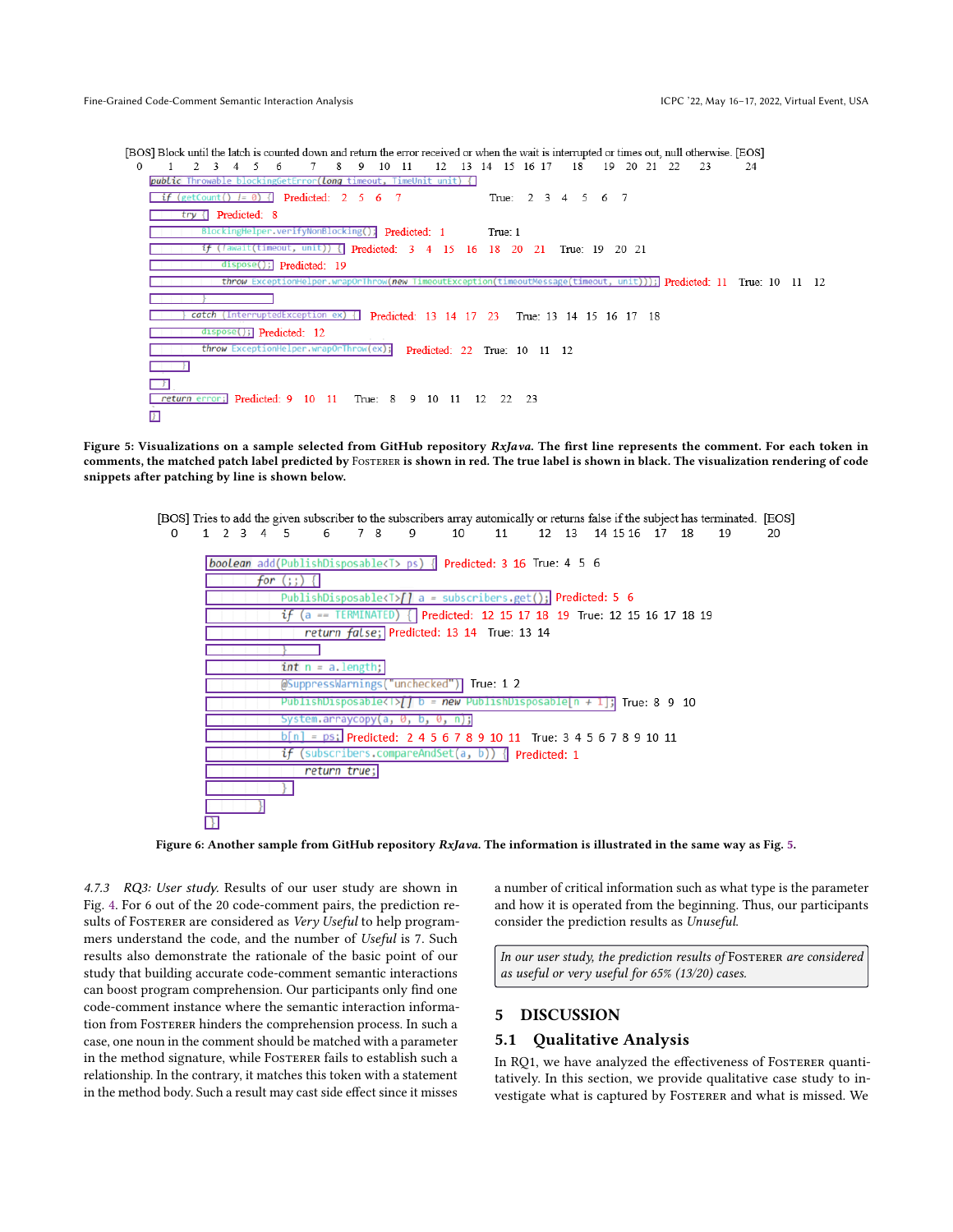randomly select 100 code-comment pairs from the test set and manually compare the matching relations built by FOSTERER with the oracles to identify the strengths and weakness of FOSTERER.

We mainly find that FOSTERER is good at capturing the semantics inherent in the control statements like If conditional statements. An example from our test set is shown in Fig. [5.](#page-8-0) In this case, Fos-TERER make good predictions for the tokens corresponding to the control statements. For instance, it matches the conditional statement if  $(getCount() != 0)$  with the condition in the comment (i.e., is counted down), which captures the semantic of this If statement accurately. In another case, it successfully captures the relation between the bound condition in the comment (i.e., or when the wait is interrupted) and the Catch statement in the code catch (InterruptedException ex).

Nonetheless, Fosterer does have some limitations. The most significant one is, as pointed out in our user study, it tends to miss semantic information from method signatures. Specifically, a number of comment tokens should have semantic relations with the method parameters but Foster and a most make such predictions. This situation becomes worse if the parameter is not named as the token in the comment. A concrete example is shown in Fig. [6.](#page-8-1) In this example, Fosterer also demonstrates its capability of capturing the semantic of Control statements. For instance, it precisely matches the description or return false if the subject has terminated with the conditional statement if  $(a == TERMINATED)$ . It, however, fails to match the given subscriber with the parameter of this method. The assignment operation in the method (i.e., b[n]  $=$  ps) is related with the parameter  $p_s$  and thus our annotators believe ps refers to the given subscriber in the comment and build this relationship. In contrast, FOSTERER assigns these tokens to another statement where the token subscriber occurs, which is a mismatching. Our analysis shows the strengths and weaknesses of FOSTERER, which indicates that there is still improvement space for future works.

### 5.2 Threats to Validity

Internal threats. Any manually-created dataset may face the bias from subjectivity. Thus there may exist bias in our labelled codecomment semantic interaction dataset. This threat, however, is alleviated considering that (1) the participants for dataset labelling are all experienced developers; and (2) cross-checking is applied in the labelling process which can ensure one code-comment pair is checked by at least two participants. Furthermore, we open source the largest dataset on this task so far in our replication package for the community's review.

Another threat is that in our user study, we randomly select 20 cases as the experiment objects. This process is suffered from randomness. However, we cannot burden our participants with too much workload and we checked that FOSTERER achieves an average F1-score of 78% on these cases, a performance that is similar to its overall result on the whole dataset.

In our user study, the initial target is to judge if our motivation for this study holds in practice, i.e., if providing developers with the code-comment semantic interactions can help them comprehend programs. We do not provide participants with results from our baseline approach since we are afraid that if we provide them with the results from two tools, they may focus more on comparing the differences between the results rather than assessing whether the results from a single tool are helpful. The qualitative comparison with the baseline is left as our future work.

Fosterer is the first to tackle the ambition of code-comment semantic-interaction analysis. Apart from our designed baseline, other approaches could also be proposed to address this task, among which the traditional traceability approach [\[6\]](#page-10-45) is a possible one. Such comparisons are left in future.

External threats. External threats to validity mainly relate to the representativeness of our dataset. Our dataset collects Java codecomment pairs from 10 open-source highly-ranked repositories, and they are also included in another widely-known benchmark, CodeSearchNet [\[12\]](#page-10-41). Considering that the labelling process is quite time-consuming, enlarging the scale of our dataset is considered as our future work. All comments used in our evaluation are about functionality description (the category A in the previous study [\[33\]](#page-10-46)). We believe this is the only suitable type for performing the code-comment semantic interaction analysis task, for example, we cannot expect to build relations between the ToDo comments and the code.

In RQ1, to fairly compare against the baseline, we only evaluate the effectiveness of FOSTERER on a part of cases in our dataset (those where the code summarization model can generate oracle comments). We also evaluate the effectiveness of FOSTERER on the whole dataset and results reveal it can achieve 76% for precision, 73% for recall, and 75% for F1-score. Such a performance experiences slightly decrease compared with that shown in Table [5.](#page-7-0) From this perspective, Fosterer and automated code summarization tools seem to face the similar challenges.

#### 6 CONCLUSION AND FUTURE WORK

In this paper, we propose FOSTERER, a tool that can automatically analyze which part of code has semantic relation with a specific token in the comment. The core idea is that program comprehension can be enhanced by establishing fine-grained interaction relationship between code statements and comment tokens. The approach is based on cross-modal learning and contrastive learning, and also borrows the weapon of pre-trained models. Experiments have shown that (1) FOSTERER can effectively capture the fine-grained semantic interactions between visual renderings of source code and comments compared with a heuristic-based baseline approach; (2) Fosterer can be applied in practice with an affordable time consumption; and (3) programmers consider the prediction results of Fosterer as useful for better understanding the code for most conditions. According to the results of our user study, we believe this study points out a promising direction for boosting program comprehension for future studies.

In future, we will further enlarge the scale of our labeled dataset to perform more comprehensive evaluation. Besides, we will explore other data augmentation and AutoML technologies and design a more advanced image encoder as well as an interaction layer to further improve the results of fine-grained code-comment semantic interaction analysis. Finally, we will design pipelines which integrate our Fosterer for better performing downstream tasks such as automatic comment update.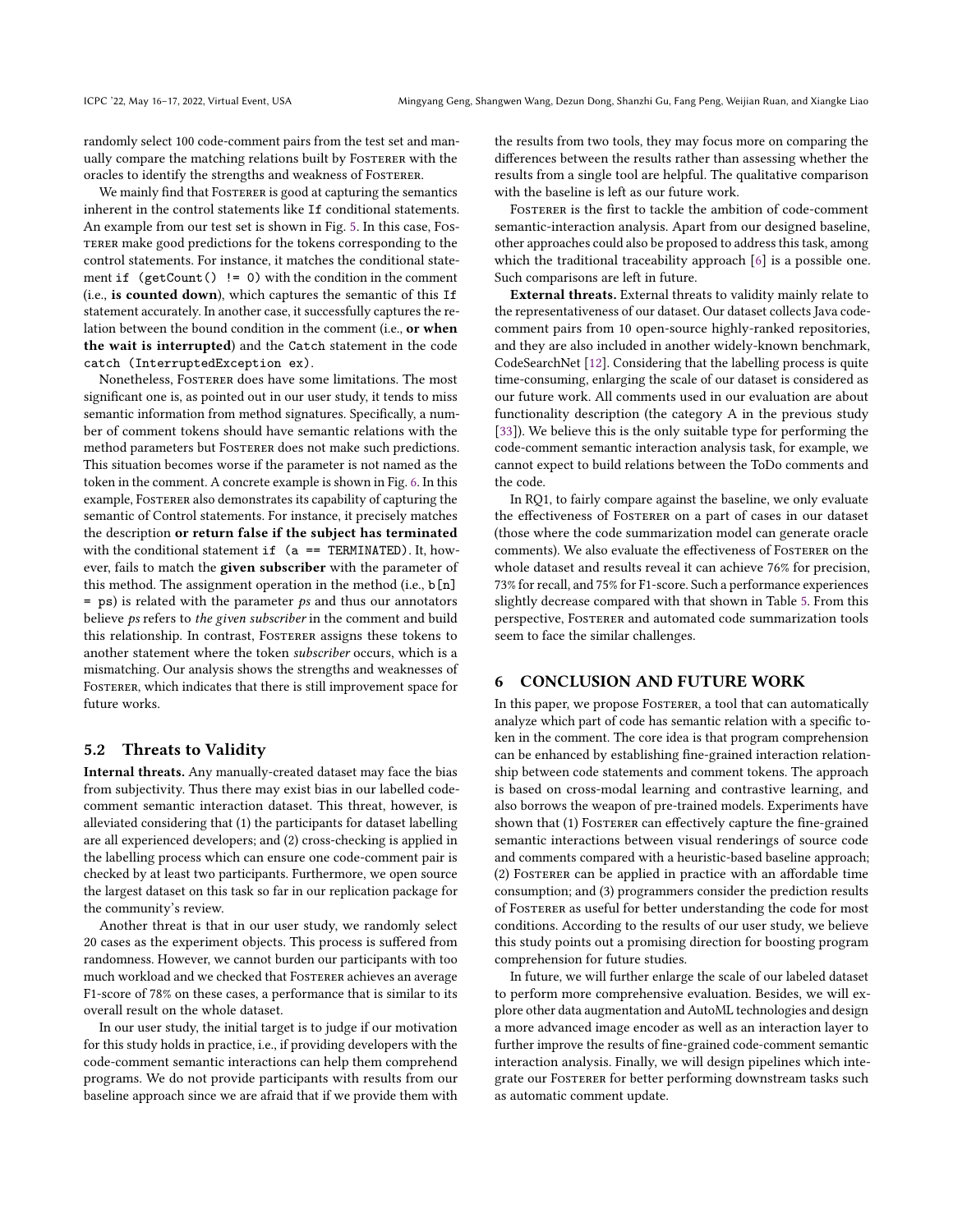#### REFERENCES

- <span id="page-10-27"></span>[1] Sushil Bajracharya, Trung Ngo, Erik Linstead, Yimeng Dou, Paul Rigor, Pierre Baldi, and Cristina Lopes. 2006. Sourcerer: a search engine for open source code supporting structure-based search. In Companion to the 21st ACM SIGPLAN symposium on Object-oriented programming systems, languages, and applications. 681–682.
- <span id="page-10-19"></span>[2] Avishkar Bhoopchand, Tim Rocktäschel, Earl Barr, and Sebastian Riedel. 2016. Learning python code suggestion with a sparse pointer network. arXiv preprint arXiv:1611.08307 (2016).
- <span id="page-10-0"></span>[3] Arianna Blasi and Alessandra Gorla. 2018. Replicomment: identifying clones in code comments. In 2018 IEEE/ACM 26th International Conference on Program Comprehension (ICPC). IEEE, 320–323.
- <span id="page-10-8"></span>[4] Jose Cambronero, Hongyu Li, Seohyun Kim, Koushik Sen, and Satish Chandra. 2019. When deep learning met code search. In Proceedings of the 2019 27th ACM Joint Meeting on European Software Engineering Conference and Symposium on the Foundations of Software Engineering. 964–974.
- <span id="page-10-14"></span>[5] Ting Chen, Simon Kornblith, Mohammad Norouzi, and Geoffrey Hinton. 2020. A simple framework for contrastive learning of visual representations. In International conference on machine learning. PMLR, 1597–1607.
- <span id="page-10-45"></span>[6] Barthélémy Dagenais and Martin P Robillard. 2014. Using traceability links to recommend adaptive changes for documentation evolution. IEEE Transactions on Software Engineering 40, 11 (2014), 1126–1146.
- <span id="page-10-35"></span>[7] Alexey Dosovitskiy, Lucas Beyer, Alexander Kolesnikov, Dirk Weissenborn, Xiaohua Zhai, Thomas Unterthiner, Mostafa Dehghani, Matthias Minderer, Georg Heigold, Sylvain Gelly, et al. 2020. An image is worth 16x16 words: Transformers for image recognition at scale. arXiv preprint arXiv:2010.11929 (2020).
- <span id="page-10-43"></span>[8] Andreas Griewank and Andrea Walther. 2000. Algorithm 799: revolve: an implementation of checkpointing for the reverse or adjoint mode of computational differentiation. ACM Transactions on Mathematical Software (TOMS) 26, 1 (2000), 19–45.
- <span id="page-10-20"></span>[9] Abram Hindle, Earl T Barr, Mark Gabel, Zhendong Su, and Premkumar Devanbu. 2016. On the naturalness of software. Commun. ACM 59, 5 (2016), 122–131.
- <span id="page-10-2"></span>[10] Xing Hu, Ge Li, Xin Xia, David Lo, and Zhi Jin. 2018. Deep code comment generation. In 2018 IEEE/ACM 26th International Conference on Program Comprehension (ICPC). IEEE, 200–20010.
- <span id="page-10-1"></span>[11] Yuan Huang, Shaohao Huang, Huanchao Chen, Xiangping Chen, Zibin Zheng, Xiapu Luo, Nan Jia, Xinyu Hu, and Xiaocong Zhou. 2020. Towards automatically generating block comments for code snippets. Information and Software Technology 127 (2020), 106373.
- <span id="page-10-41"></span>[12] Hamel Husain, Ho-Hsiang Wu, Tiferet Gazit, Miltiadis Allamanis, and Marc Brockschmidt. 2019. Codesearchnet challenge: Evaluating the state of semantic code search. arXiv preprint arXiv:1909.09436 (2019).
- <span id="page-10-39"></span>[13] Omar Khattab and Matei Zaharia. 2020. Colbert: Efficient and effective passage search via contextualized late interaction over bert. In Proceedings of the 43rd International ACM SIGIR conference on research and development in Information Retrieval. 39–48.
- <span id="page-10-32"></span>[14] Wonjae Kim, Bokyung Son, and Ildoo Kim. 2021. Vilt: Vision-and-language transformer without convolution or region supervision. arXiv preprint arXiv:2102.03334 (2021).
- <span id="page-10-10"></span>[15] Alex Krizhevsky, Ilya Sutskever, and Geoffrey E Hinton. 2012. Imagenet classification with deep convolutional neural networks. Advances in neural information processing systems 25 (2012), 1097–1105.
- <span id="page-10-3"></span>[16] Alexander LeClair, Sakib Haque, Lingfei Wu, and Collin McMillan. 2020. Improved code summarization via a graph neural network. In Proceedings of the 28th International Conference on Program Comprehension. 184–195.
- <span id="page-10-40"></span>[17] Alexander LeClair, Siyuan Jiang, and Collin McMillan. 2019. A neural model for generating natural language summaries of program subroutines. In 2019 IEEE/ACM 41st International Conference on Software Engineering (ICSE). IEEE, 795–806.
- <span id="page-10-21"></span>[18] Jian Li, Yue Wang, Michael R Lyu, and Irwin King. 2017. Code completion with neural attention and pointer networks. arXiv preprint arXiv:1711.09573 (2017).
- <span id="page-10-31"></span>[19] Liunian Harold Li, Mark Yatskar, Da Yin, Cho-Jui Hsieh, and Kai-Wei Chang. 2019. Visualbert: A simple and performant baseline for vision and language. arXiv preprint arXiv:1908.03557 (2019).
- <span id="page-10-11"></span>[20] Zheng Li, Yonghao Wu, Bin Peng, Xiang Chen, Zeyu Sun, Yong Liu, and Deli Yu. 2021. SeCNN: A semantic CNN parser for code comment generation. Journal of Systems and Software 181 (2021), 111036.
- <span id="page-10-6"></span>[21] Bo Lin, Shangwen Wang, Kui Liu, Xiaoguang Mao, and Tegawendé F. Bissyandé. 2021. Automated Comment Update: How Far are We?. In 2021 29th International Conference on Program Comprehension (ICPC).
- <span id="page-10-22"></span>[22] Bo Lin, Shangwen Wang, Ming Wen, and Xiaoguang Mao. 2022. Context-aware code change embedding for better patch correctness assessment. ACM Transactions on Software Engineering and Methodology (2022).
- <span id="page-10-23"></span>[23] Chang Liu, Xin Wang, Richard Shin, Joseph E Gonzalez, and Dawn Song. 2016. Neural code completion. (2016).
- <span id="page-10-12"></span>[24] Kui Liu, Dongsun Kim, Tegawendé F Bissyandé, Taeyoung Kim, Kisub Kim, Anil Koyuncu, Suntae Kim, and Yves Le Traon. 2019. Learning to spot and refactor

inconsistent method names. In 2019 IEEE/ACM 41st International Conference on Software Engineering (ICSE). IEEE, 1–12.

- <span id="page-10-7"></span>[25] Zhongxin Liu, Xin Xia, Meng Yan, and Shanping Li. 2020. Automating Just-In-Time Comment Updating. In Proceedings of the 35th IEEE/ACM International Conference on Automated Software Engineering. ACM.
- <span id="page-10-44"></span>[26] Ilya Loshchilov and Frank Hutter. 2016. Sgdr: Stochastic gradient descent with warm restarts. arXiv preprint arXiv:1608.03983 (2016).
- <span id="page-10-33"></span>[27] Jiasen Lu, Dhruv Batra, Devi Parikh, and Stefan Lee. 2019. Vilbert: Pretraining task-agnostic visiolinguistic representations for vision-and-language tasks. arXiv preprint arXiv:1908.02265 (2019).
- <span id="page-10-9"></span>[28] Sifei Luan, Di Yang, Celeste Barnaby, Koushik Sen, and Satish Chandra. 2019. Aroma: Code recommendation via structural code search. Proceedings of the ACM on Programming Languages 3, OOPSLA (2019), 1–28.
- <span id="page-10-28"></span>[29] Fei Lv, Hongyu Zhang, Jian-guang Lou, Shaowei Wang, Dongmei Zhang, and Jianjun Zhao. 2015. Codehow: Effective code search based on api understanding and extended boolean model (e). In 2015 30th IEEE/ACM International Conference on Automated Software Engineering (ASE). IEEE, 260–270.
- <span id="page-10-42"></span>[30] Paulius Micikevicius, Sharan Narang, Jonah Alben, Gregory Diamos, Erich Elsen, David Garcia, Boris Ginsburg, Michael Houston, Oleksii Kuchaiev, Ganesh Venkatesh, et al. 2017. Mixed precision training. arXiv preprint arXiv:1710.03740 (2017).
- <span id="page-10-29"></span>[31] Lili Mou, Ge Li, Lu Zhang, Tao Wang, and Zhi Jin. 2014. Convolutional neural networks over tree structures for programming language processing. arXiv preprint arXiv:1409.5718 (2014).
- <span id="page-10-13"></span>[32] Jordan Ott, Abigail Atchison, Paul Harnack, Natalie Best, Haley Anderson, Cristiano Firmani, and Erik Linstead. 2018. Learning lexical features of programming languages from imagery using convolutional neural networks. In 2018 IEEE/ACM 26th International Conference on Program Comprehension (ICPC). IEEE, 336–3363.
- <span id="page-10-46"></span>[33] Luca Pascarella, Magiel Bruntink, and Alberto Bacchelli. 2019. Classifying code comments in Java software systems. Empirical Software Engineering 24, 3 (2019), 1499–1537.
- <span id="page-10-16"></span>[34] Erwin Quiring, Alwin Maier, and Konrad Rieck. 2019. Misleading authorship attribution of source code using adversarial learning. In 28th {USENIX} Security Symposium ({USENIX} Security 19). 479–496.
- <span id="page-10-17"></span>[35] Md Rafiqul Islam Rabin, Nghi DQ Bui, Ke Wang, Yijun Yu, Lingxiao Jiang, and Mohammad Amin Alipour. 2021. On the generalizability of Neural Program Models with respect to semantic-preserving program transformations. Information and Software Technology 135 (2021), 106552.
- <span id="page-10-34"></span>[36] Alec Radford, Jong Wook Kim, Chris Hallacy, Aditya Ramesh, Gabriel Goh, Sandhini Agarwal, Girish Sastry, Amanda Askell, Pamela Mishkin, Jack Clark, et al. 2021. Learning transferable visual models from natural language supervision. arXiv preprint arXiv:2103.00020 (2021).
- <span id="page-10-37"></span>[37] Alec Radford, Jeffrey Wu, Rewon Child, David Luan, Dario Amodei, Ilya Sutskever, et al. 2019. Language models are unsupervised multitask learners. OpenAI blog 1, 8 (2019), 9.
- <span id="page-10-18"></span>[38] Goutham Ramakrishnan, Jordan Henkel, Zi Wang, Aws Albarghouthi, Somesh Jha, and Thomas Reps. 2020. Semantic robustness of models of source code. arXiv preprint arXiv:2002.03043 (2020).
- <span id="page-10-24"></span>[39] Veselin Raychev, Martin Vechev, and Eran Yahav. 2014. Code completion with statistical language models. In Proceedings of the 35th ACM SIGPLAN Conference on Programming Language Design and Implementation. 419–428.
- <span id="page-10-4"></span>[40] Devjeet Roy, Sarah Fakhoury, and Venera Arnaoudova. 2021. Reassessing automatic evaluation metrics for code summarization tasks. In Proceedings of the 29th ACM Joint Meeting on European Software Engineering Conference and Symposium on the Foundations of Software Engineering. 1105–1116.
- <span id="page-10-36"></span>[41] Rico Sennrich, Barry Haddow, and Alexandra Birch. 2015. Neural machine translation of rare words with subword units. arXiv preprint arXiv:1508.07909 (2015).
- <span id="page-10-30"></span>[42] Ensheng Shi, Yanlin Wang, Lun Du, Hongyu Zhang, Shi Han, Dongmei Zhang, and Hongbin Sun. 2021. CAST: Enhancing Code Summarization with Hierarchical Splitting and Reconstruction of Abstract Syntax Trees. arXiv preprint arXiv:2108.12987 (2021).
- <span id="page-10-15"></span>[43] Connor Shorten and Taghi M Khoshgoftaar. 2019. A survey on image data augmentation for deep learning. Journal of Big Data 6, 1 (2019), 1–48.
- <span id="page-10-5"></span>[44] Sean Stapleton, Yashmeet Gambhir, Alexander LeClair, Zachary Eberhart, Westley Weimer, Kevin Leach, and Yu Huang. 2020. A human study of comprehension and code summarization. In Proceedings of the 28th International Conference on Program Comprehension. 2–13.
- <span id="page-10-38"></span>[45] Yonglong Tian, Dilip Krishnan, and Phillip Isola. 2020. Contrastive multiview coding. In Computer Vision–ECCV 2020: 16th European Conference, Glasgow, UK, August 23–28, 2020, Proceedings, Part XI 16. Springer, 776–794.
- <span id="page-10-25"></span>[46] Zhaopeng Tu, Zhendong Su, and Premkumar Devanbu. 2014. On the localness of software. In Proceedings of the 22nd ACM SIGSOFT International Symposium on Foundations of Software Engineering. 269–280.
- <span id="page-10-26"></span>[47] Michele Tufano, Cody Watson, Gabriele Bavota, Massimiliano Di Penta, Martin White, and Denys Poshyvanyk. 2018. Deep learning similarities from different representations of source code. In 2018 IEEE/ACM 15th International Conference on Mining Software Repositories (MSR). IEEE, 542–553.